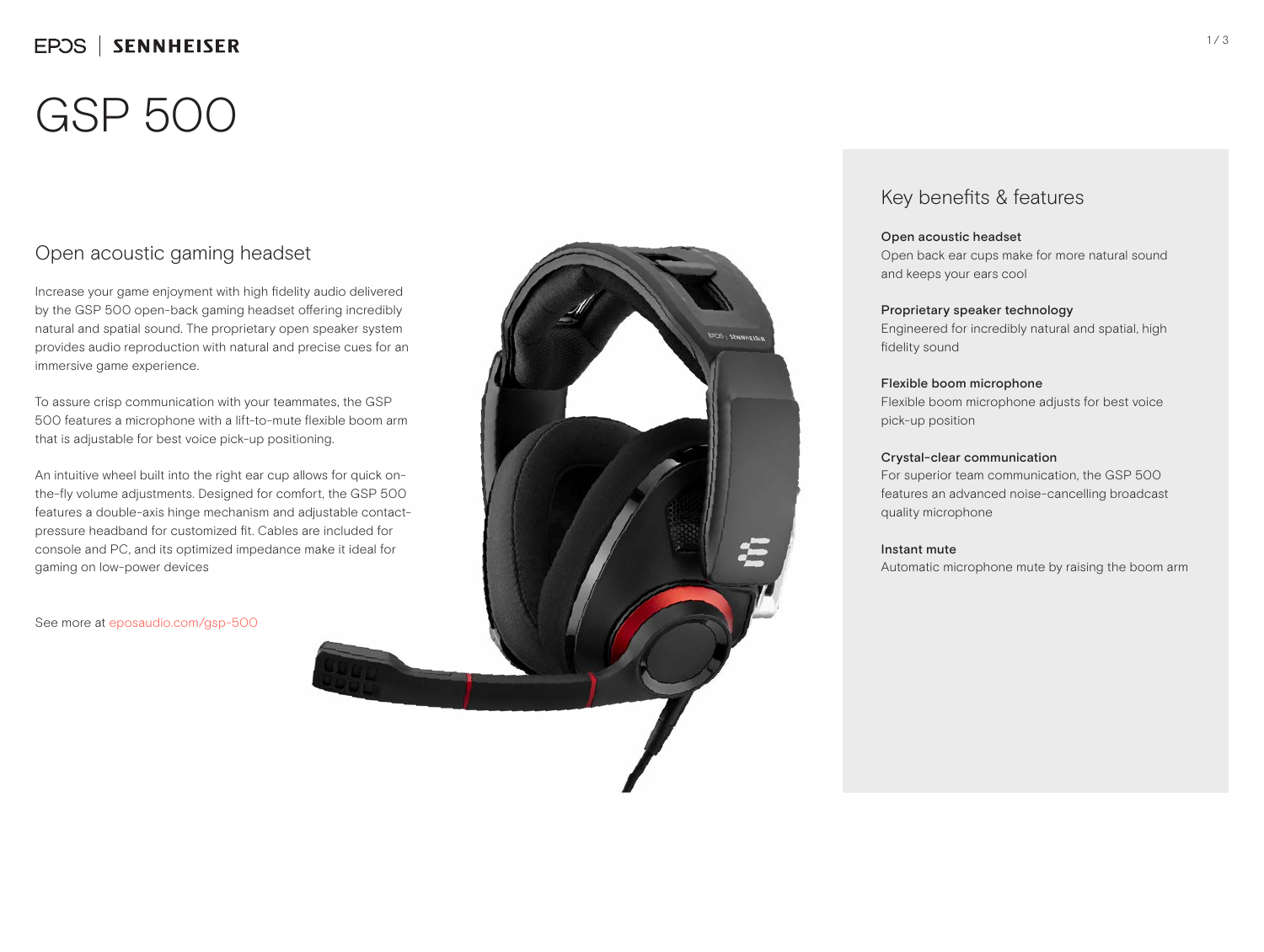## GSP 500

## Product data

#### General

| Ear coupling         | Around ear                                                                 |
|----------------------|----------------------------------------------------------------------------|
| Transducer principle | Dynamic, open                                                              |
| Cable length         | 2.5 m PC cable / 1.5 m Console cable                                       |
| Connector plugs      | 2 x 3.5 mm (3-pole connectors)<br>1 x 3.5 mm (4-pole connectors)           |
| Compatibility        | PC, Mac OSX, PS4, Xbox One, Switch,<br>and consoles with 3.5 mm jack input |
| Warranty             | 2 years, international                                                     |
| Headphones           |                                                                            |
| Frequency response   | 10-30,000 Hz                                                               |
| Impedance            | $28 \Omega$                                                                |
| Sound pressure level | 107 dB SPL @ 1 kHz, 1V RMS                                                 |

| Packaging                                                 |                                                                       |
|-----------------------------------------------------------|-----------------------------------------------------------------------|
| Dimension of product packaging<br>$(L \times W \times H)$ | 240 x 220 x 105 mm                                                    |
| Package weight<br>(incl. complete product and packaging)  | 950 g                                                                 |
| Dimension of master carton<br>$(L \times W \times H)$     | 530 x 400 x 280 mm                                                    |
| Units in distributor master carton                        | 6                                                                     |
| Languages                                                 | English, German, French, Spanish,<br>Italian, Chinese and Russian     |
| Content of delivery                                       |                                                                       |
| What's in the box                                         | GSA 505 PC Cable, GSA 506 Console Cable,<br>Safety Guide, User Manual |

#### Microphone

| Frequency response | 10-18.000 Hz    |
|--------------------|-----------------|
| Pick-up pattern    | Uni-directional |
| Sensitivity        | $-47$ dBV/PA    |